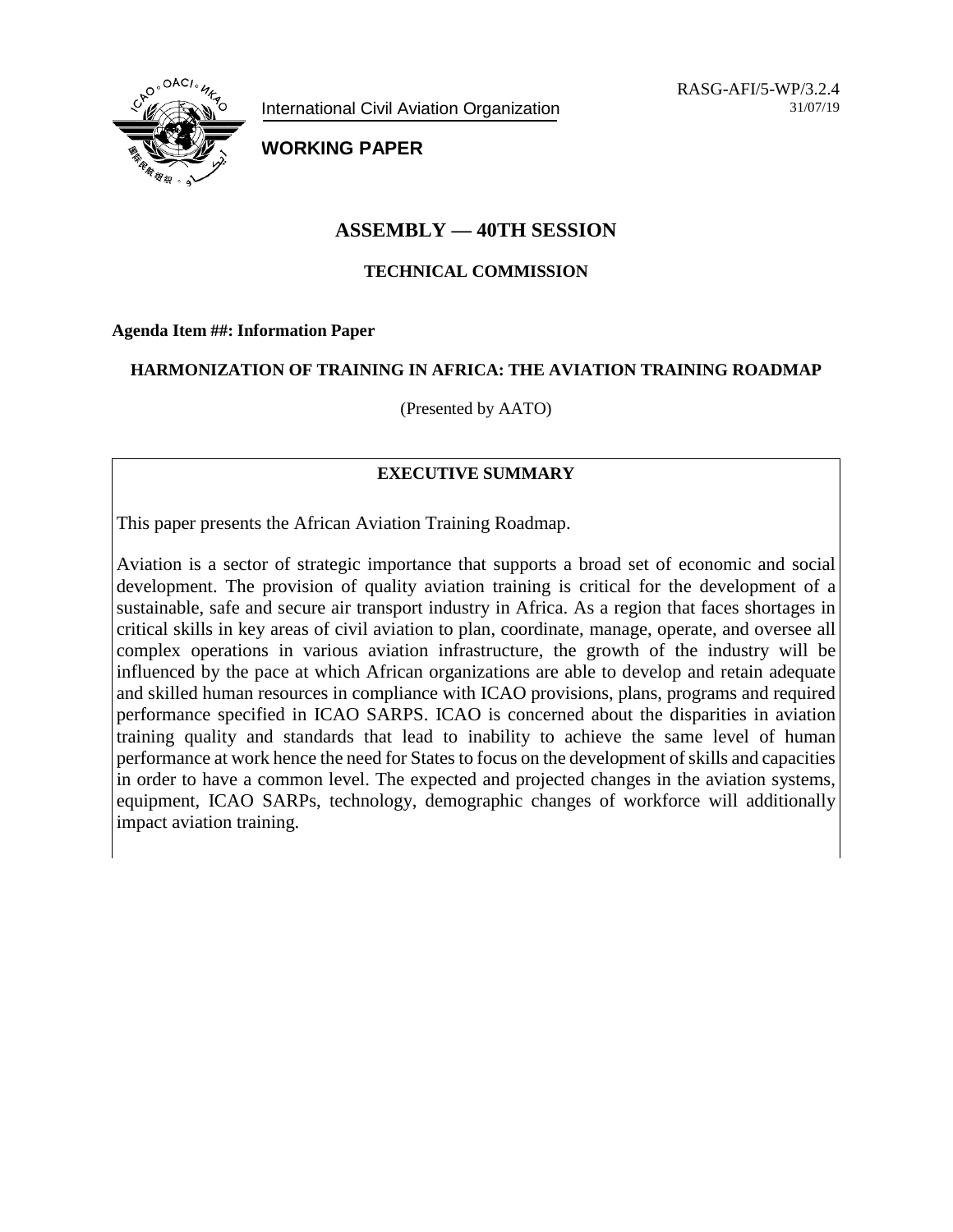**Action:** The Assembly is invited to:

- a) Note the information contained in the paper;
- b) Encourage all stakeholders such as Civil Aviation Authorities, Aviation Training Organizations, Service Providers, and Industry partners etc. to continue providing aviation training related information for the continuous improvement of the Roadmap and related Appendices, support the development of the aviation professional's database.

 c) Provide technical and financial support in the implementation of roadmap related projects as well as further guidance to the association.

| <i>Strategic</i><br>Objectives:   | This working paper relates to Strategic Objectives.<br>Safety, Air Navigation Capacity and Efficiency, Security and Facilitation, Economic<br>Development of Air Transport, Environmental Protection.                                                                                 |
|-----------------------------------|---------------------------------------------------------------------------------------------------------------------------------------------------------------------------------------------------------------------------------------------------------------------------------------|
| Financial<br><i>implications:</i> | USD 11,169,000 is required for the implementation of Aviation Training Roadmap<br>Projects for the next three years.                                                                                                                                                                  |
| References:                       | ICAO Global Aviation Safety Plan (GASP), Global Air Navigation Capacity and<br>Efficiency Plan (Global Plan), Abuja Safety Targets, Windhoek Declaration, AU<br>SAATM High Level Implementation Plan, AATO Strategic Objectives, Boeing and<br>Airbus Industry Forecasts, UNEP Plans. |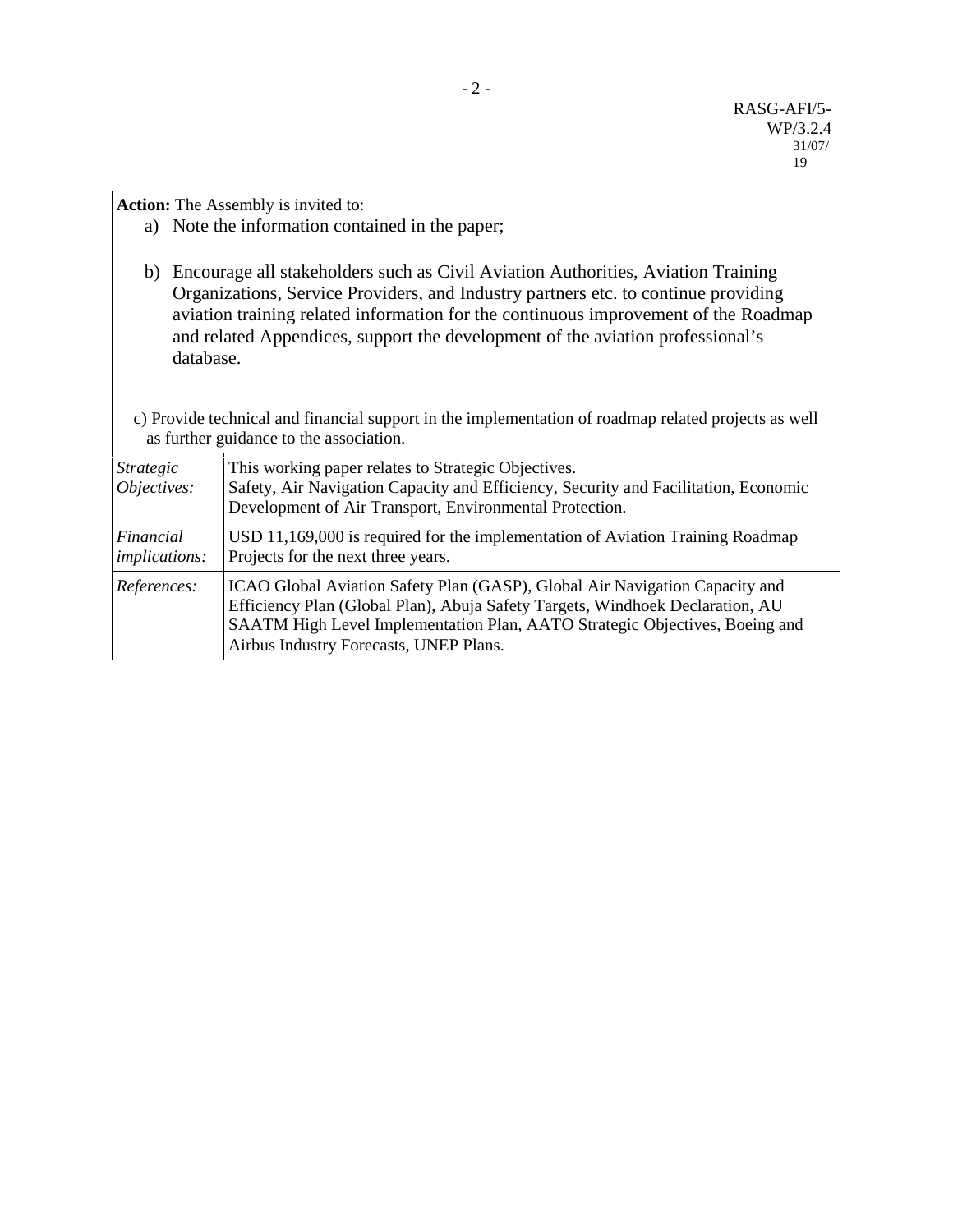#### 1. **INTRODUCTION**

.

1.1 The Steering Committee (SC) of the Comprehensive Regional Implementation Plan for Africa (AFI PLAN) in its 14<sup>th</sup> meeting held in Montreal, Canada on 24th October 2014 had a discussion on matters related to aviation training in Africa. During this meeting the SC considered the lack of information on an inventory on training needs and courses available as one of the key challenges in the region. Accordingly, it recommended that AATO in collaboration with GAT and Morocco to carry out the training needs analysis and to come up with Draft Training Needs Road Map.

1.2 AATO network of training organizations and partners were considered to be a good source of information that will be used to prepare the Roadmap.

### 2. **ROADMAP DEVELOPMENT MILESTONES**

2.1 AATO conducted two training needs surveys in 2014 and 2015. Additionally, results of similar surveys from Singapore Aviation Academy and East African School of Aviation were used to prepare a draft aviation training roadmap.

2.2 The draft roadmap was presented to the 18<sup>th</sup> AFI Plan SC meeting held in Montreal, Canada on the  $30<sup>th</sup>$  of November 2016. The SC reviewed the draft training roadmap and advised the AFI Plan Secretariat to assist AATO coordinating a meeting among Partners and stakeholders including GAT to further enhance the content of the roadmap.

2.3 The  $11<sup>th</sup>$  AATO Council decided that, the draft roadmap be shared with aviation training stakeholders and then collaborate with AFI Plan secretariat to convene a stakeholders meeting back to back with the  $4<sup>th</sup>$  ICAO Global Aviation Training and TRAINAIR Plus Symposium in Addis Ababa, Ethiopia.

2.4 The AFI Plan Secretariat coordinated the hosting of the stakeholders meeting which was held on 10 April and attended by 24 participants representing key stakeholders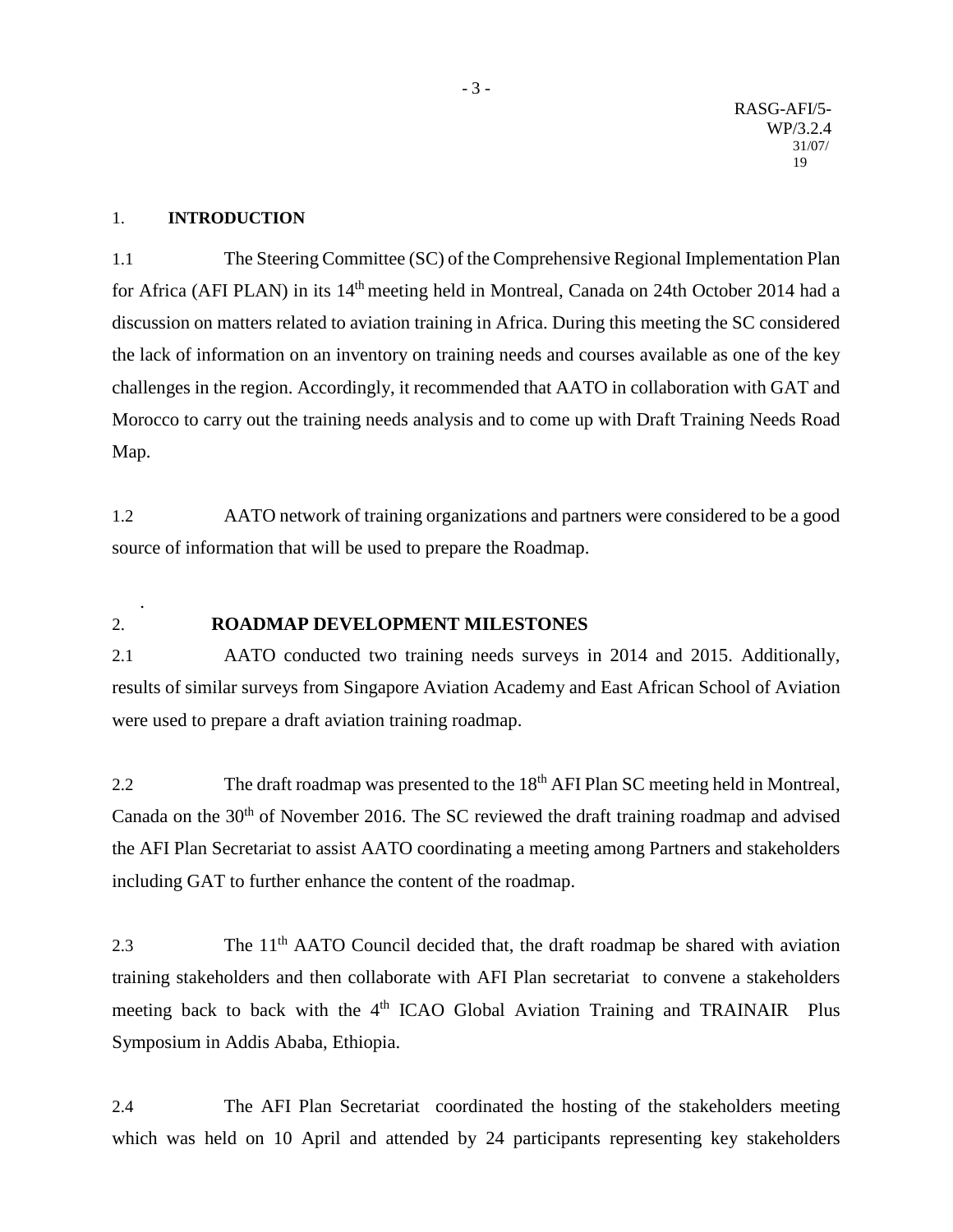including Aviation Training Organizations (ATOs), ICAO Global Aviation Training Office (ICAO-GAT), Eastern and Southern Africa and Western and Central Regional Offices of ICAO (ICAO ESAF and WACAF), Singapore Aviation Academy, US FAA, African Business Aviation Association, African Aviation Services, Ethiopian Civil Aviation Authority, Ethiopian Airlines Academy, and Egnos Joint Program Office etc.

2.5 The meeting came out with recommendations on the roadmap structure which will include the objectives, scope, methodology, audience/customers, performance enablers, risks and actions. Additionally, a detailed training needs survey for each state and all professions must be conducted so as to have an accurate training needs database.

2.6 The meeting also recommended adopting the methodology presented by GAT for the training roadmap development to review the African Aviation Training roadmap and incorporate inputs that were submitted by FAA, JPO, SAA, AfBAA, EASA e.t.c.

2.7 The stakeholders meeting report was presented to the 19<sup>th</sup> AFI SC meeting in Gaborone and AATO and partners were directed to continue with the roadmap development and finalize it as soon as possible.

2.8 AATO adopted the Addis Ababa aviation training roadmap development model and prepared a first Roadmap based on results of previous surveys, ATOs' training records, and equipment manufactures forecasts.

2.9 The Roadmap was presented to stakeholders in meeting in Doha jointly organized by AFI SC, GAT and AATO and hosted by Qatar Aeronautical College back to back with the 5<sup>th</sup> Global Aviation Training Symposium on  $12<sup>th</sup>$  December 2018.

2.10 Stakeholders provided comments on the Roadmap structure and contents, which were incorporated and the resulting document contains the Roadmap, five appendices, and seven projects..